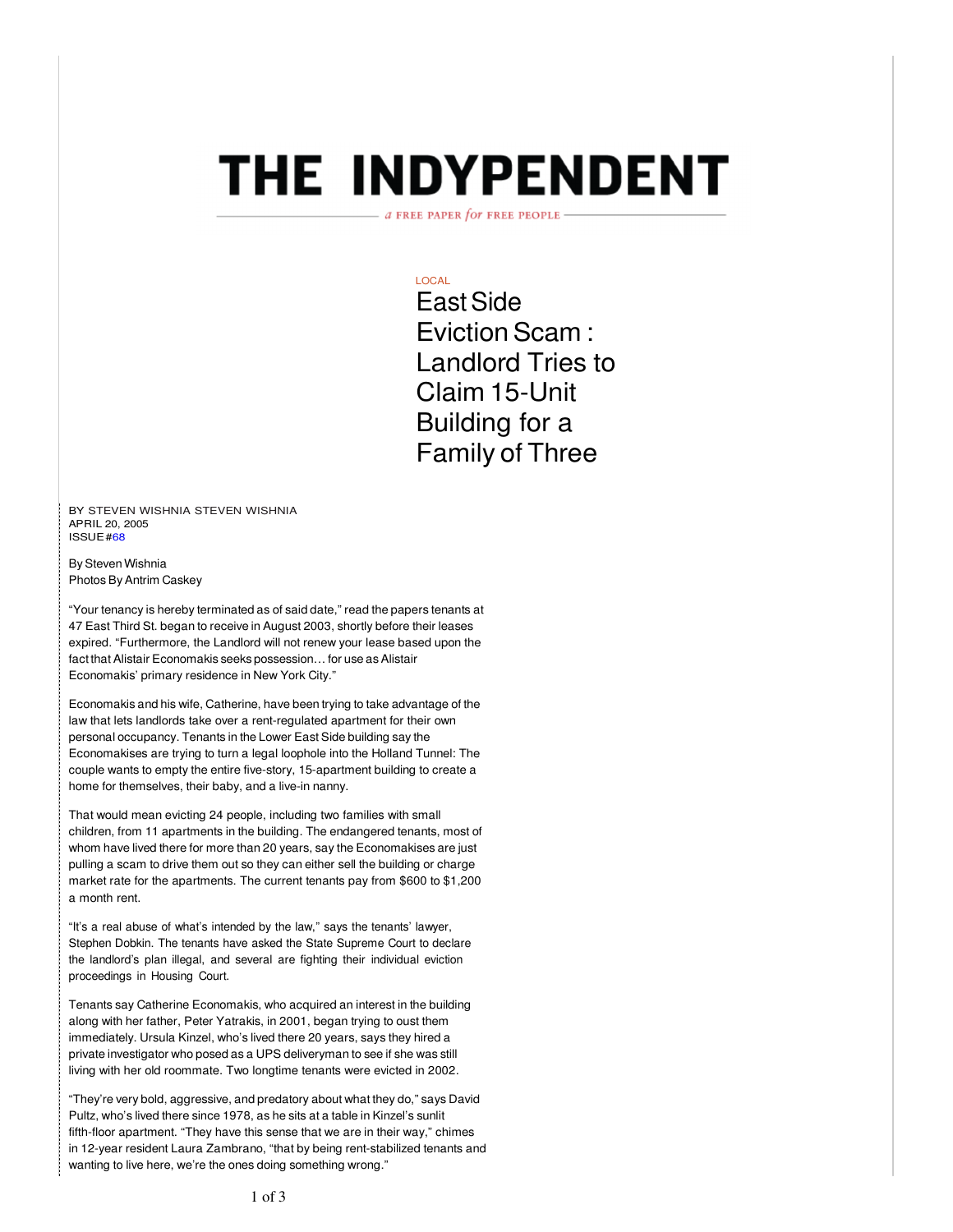#### A SPECIAL HOME OF THEIR OWN

Economakis swears that the couple genuinely plans to live there. "We've represented to the tenants that we'll take out guarantees, bonds, whatever," he says. The Economakises now share a building with Catherine's parents, occupying the top floor of their five-story brownstone in Cobble Hill. Their plan for the Third Street building includes five bedrooms, six bathrooms, and a gym.

If the Economakises evicted the Third Street tenants and then didn't move in, there probably wouldn't be much of a penalty for it, according to Dobkin. The rent-control law, he explains, says that landlords who fraudulently claim personal use are liable for treble damages, three times the difference between the evicted tenants' old rent and what they now have to pay, but the rent-stabilization law is much vaguer. The only penalty it specifies is that the landlord can't increase rents on any rent-stabilized apartments left in the building – which in this case would be none.

The tenants have already spent around \$75,000 in legal fees. "You're watching everything you've saved since high school drain out of your account," says Zambrano. "We're not going to be able to continue forever. They're counting on that." "If they empty the building and sell it for four or five million dollars, then \$300,000 in legal fees is peanuts," adds Kinzel.

Economakis insists repeatedly that he wants to meet with the tenants, but they've refused. "The only time we hear of any of their concerns is through the media," he says. "I don't know what they want."

"We want to live here. That's the bottom line," says David Pultz.

Tenants would meet with the Economakises, says 12-year resident Barry Paddock, but "we're not going to negotiate how we're going to be evicted."

"We're part of the community," says Laura Zambrano. "We have people who have kids in school here, who are in arts organizations. And where else would we go?"

"We want to stay in our homes," says Ursula Kinzel.

"That's the one thing that I'm not willing to compromise on," says Economakis. "It's just not a possibility."

Economakis says this is the only building that he and his wife own. That is technically true; Catherine Economakis and Peter Yatrakis acquired it in a complex bankruptcy transaction beginning in 2001, through a series of limited-liability corporations connected to Granite International Management, a Brooklyn-based company headed by Yatrakis. The limited-liability corporation that held the building's title gave it to Catherine and Alistair Economakis on Aug. 20, 2003, eight days before the couple started telling tenants that their leases would not be renewed. "They engineered our building in a way that they are the sole owners, because that's the only way they could do owner occupancy," says Kinzel.

### WAR OF ATTRITION

Both Economakises are key players in Granite, which manages at least two dozen buildings owned or co-owned by the Yatrakis/Economakis family in the Lower East Side, Chelsea, Harlem, and downtown Brooklyn. "It's been a practice of theirs to push out the long-term tenants as the neighborhood's gotten kind of trendy," says Chandra Henderson, who lives in a Granite building at 363 West 17th St.

"They've been returning portions of my rent and then send out statements that don't list the payments, overstating how much is due," says Luellen Sheddy, a photographer who lives in a Granite building on East 10th Street. She says they also send out statements that include rent not yet due for upcoming months, and then claim that all of it is outstanding, so "I have to go to court as a result and get repeated orders to show cause."

"Too much bad behavior to go on about," she adds. The building's boiler was "abysmal" for more than eight years; in the winter of 2003-04, tenants only got "real heat" for a total of about two weeks. Even after the boiler was